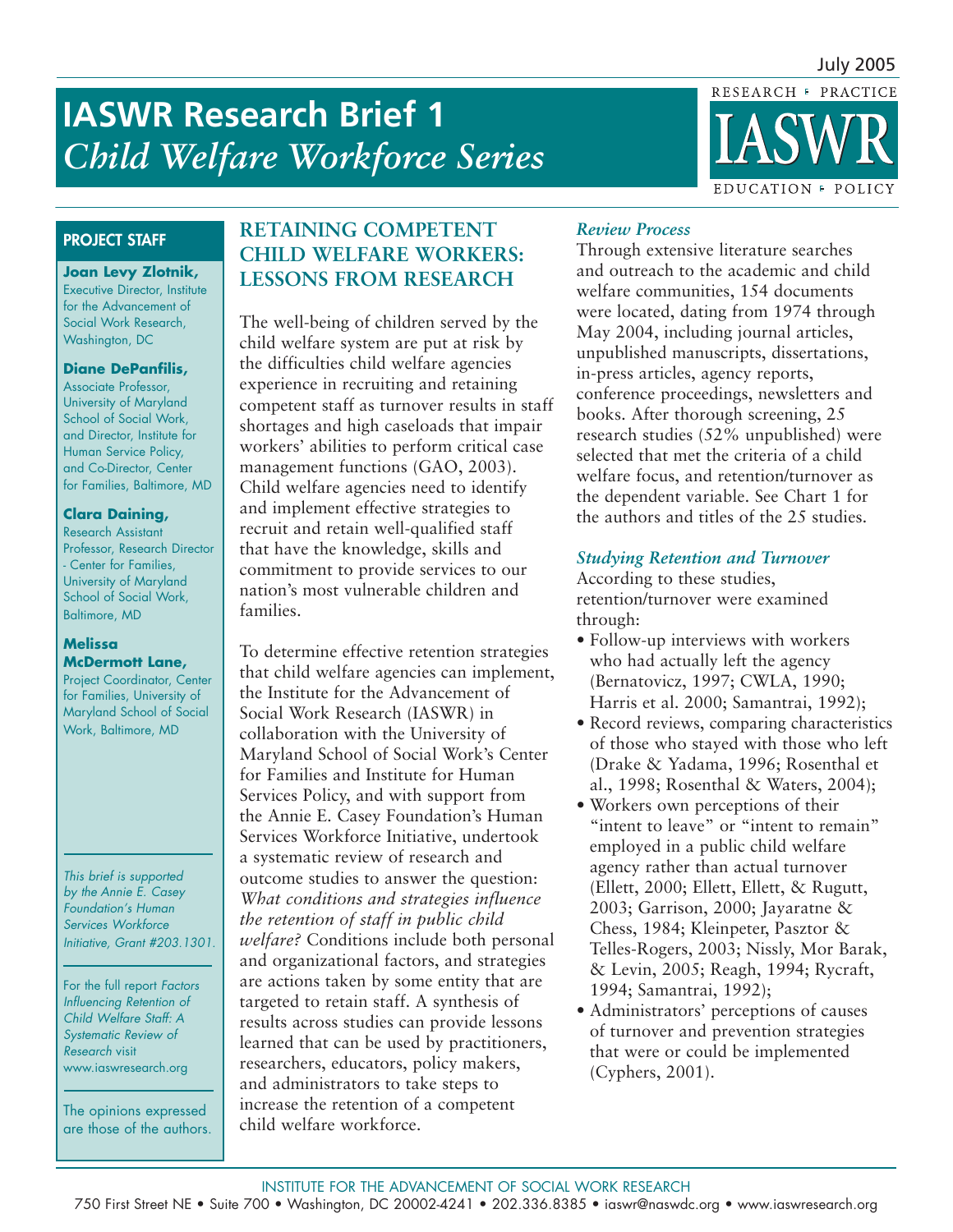Seven studies specifically examined retention of child welfare workers through implementation of a specific strategy, *Title IV-E Education for Child Welfare Practice* partnership programs (Cahalane & Sites, 2004; Dickinson & Perry, 2002; Jones, 2002; Lewandowski, 1998; Olson & Sutton, 2003; Rosenthal & Waters, 2004; Scannapieco & Connell-Carrick, 2003), however each used differing methodologies and definitions, and there were also diversity in the educational levels and experiences of the samples.

Three studies were national in scope (Cyphers, 2001; GAO, 2003; Jayaratne & Chess, 1984). One study included child welfare staff in two states (Ellett, 2000) and two studies compared direct service workers and supervisors perceptions in high turnover counties to respondents in low turnover counties (UALR, 2002a; 2002b).

Some studies included all levels of child welfare staff (administrators, managers, supervisors and direct service staff) and other studies sampled only one level of the child welfare workforce (e.g. child protective service workers) or only a particular jurisdiction (e.g. a large urban area).

There were also variations in the educational levels and backgrounds of the workers studied. This was due to both variations in study design as well as the diversity of minimum qualifications required for child welfare staff across the country. For example, California has a significant numbers of workers with master's degree (Jones, 2002, Nissly, et al., 2005) while in Georgia only about 15% of all levels of child welfare staff have a master's degree (Ellett, et al., 2003). Several studies only included participants with an MSW degree (Cahalane & Sites, 2004; Dickinson & Perry, 2002; Olson & Sutton, 2003; Samantrai, 1992) or with MSW or BSW degrees (Jayaratne & Chess, 1984; Lewandowski, 1998; Scannapieco & Connell-Carrick, 2003), and a few studies specifically focused on workers with a certain length of tenure (Reagh, 1994, Rycraft, 1994, Samantrai, 1992). The turnover studies of broad cohorts of workers, not with specific degrees or IV-E education, do indicate that *turnover is quickest for those without the professional commitment and/or at least a minimum level of education to perform job tasks.*

The differences in samples made it difficult to make a definitive recommendation about minimum staffing

requirements and to more fully understand what would be a reasonable time period to expect workers to remain in one job. Comparisons across studies were also difficult because of inconsistent definitions of turnover, e.g., combining anticipated turnover (through promotions or moves) with preventable turnover (due to dissatisfaction, work mismatch and burnout). There was also a dearth of standardized measures used. The Maslach Burnout Inventory (MBI) was the most frequently used standardized and validated measure, and it was only fully used in three studies (Dickinson & Perry, 2002; Drake & Yadama, 1996; Reagh, 1994). Nine studies used all or some qualitative methods, 19 of the quantitative studies were cross-sectional, three were retrospective, one was longitudinal, and six studies used comparison groups.

#### *Conclusions*

A synthesis of the qualitative findings and a careful review and comparison of the inferences that can be drawn from the bivariate and multivariate analysis reinforced the complexity of addressing retention in child welfare agencies. Figure 1 depicts these factors that influence retention. We can infer that there are ranges of personal and organizational factors that can positively influence retention of staff. Positive personal factors include:

- Professional commitment to children and families
- Previous work experience
- Education
- Iob satisfaction
- Efficacy
- Personal characteristics (age, bilingual)

#### **Organizational factors that can impact retention/turnover include:**

- Better salary
- Supervisory support
- Reasonable workload
- Coworker support
- Opportunities for advancement
- Organizational commitment and valuing employees.

Professional commitment and level of education are the most consistent personal characteristics and supervisory support and workload/caseload are the most consistent organizational factors identified in the research. The attributes of burnout, especially emotional exhaustion, and role overload/conflict and stress all are negative factors that lessen retention and increase the likelihood of turnover. While emotional exhaustion, stress and overload may be characteristics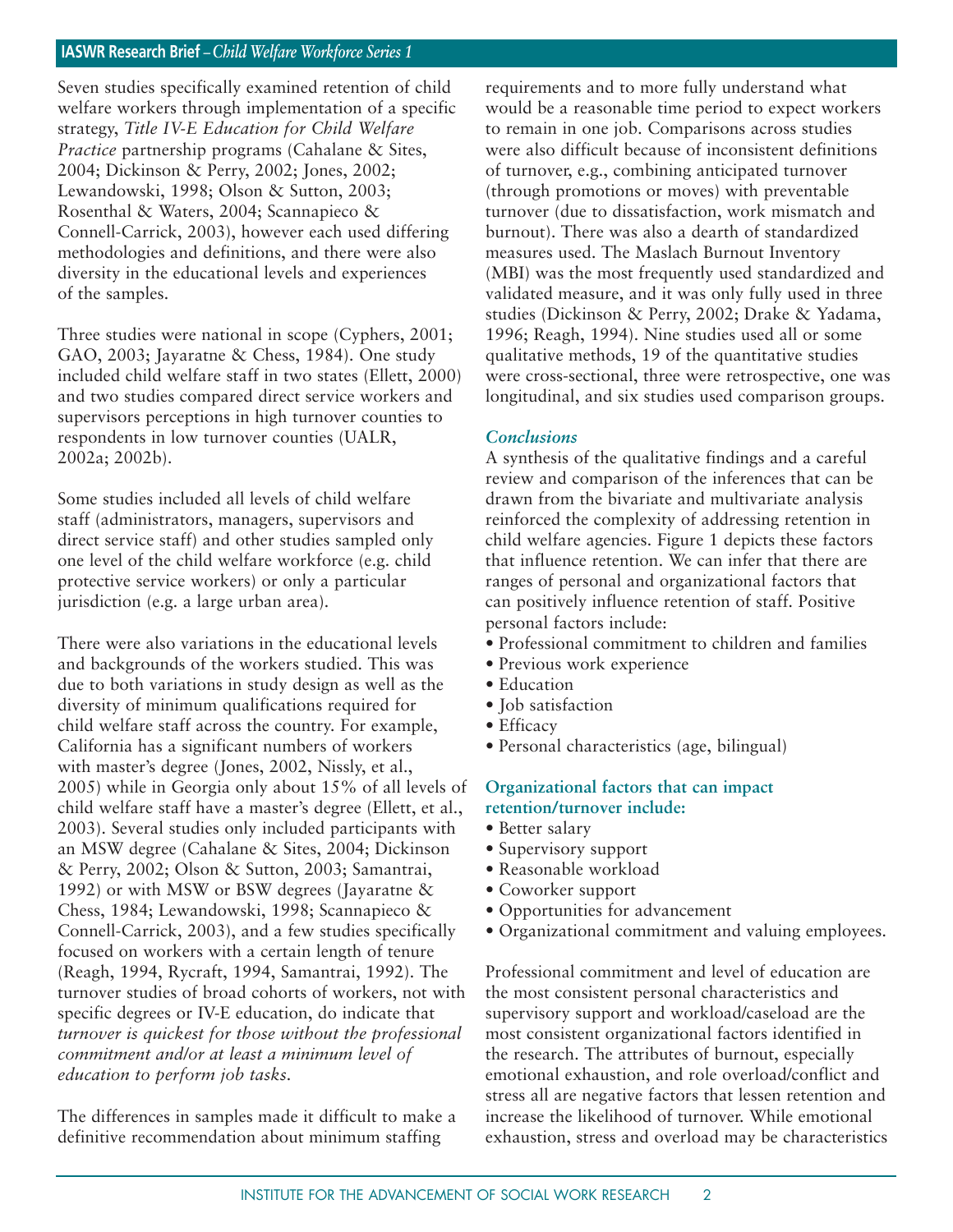of the worker, those attributes often occur due to the work environment.

Title IV-E preparation serves as a "value-added" for retention strategies since IV-E initiatives reinforce the personal factors that support retention by recruiting participants who are committed to the profession and to serving children and families. The Title IV-E participants in the studies in this review often already had tenure (experience) in the agency, had prerequisite education (through acquisition of a BSW or MSW degree) and demonstrated efficacy. In addition, by offering this educational enhancement opportunity, the agency may be demonstrating that it supports and values its employees by providing the incentive to obtain an advanced degree, which may also open up new opportunities for promotion and increased salary.

In comparing Title IV-E graduates who stay with those who leave or intend to leave, organizational factors, especially supervision, distinguish between those who stay and those who leave. While intent to leave is considered to be a proxy for those who actually leave, a greater number of child welfare workers are likely to express intent to leave than the numbers who do in fact leave.

This review highlights the limited number of studies that actually evaluate a recruitment or retention intervention. Most of the studies were efforts to document the problems and to ascertain what organizational and personal factors and/or strategies could impact the turnover rate. While the literature suggests that agencies implement a range of recruitment and retention strategies (e.g., increased/improved orientation, enhanced supervisory skills, improved professional culture, educational opportunities, enhanced technology support), we did not find research and evaluation studies that examined the effectiveness and outcomes of those diverse strategies. Title IV-E Education for Child Welfare Practice programs were the only actual retention intervention strategy that we found studied. In the recent APHSA (2005) survey of state child welfare agencies, 94% of the states reported that they had increased/improved in-service training to enhance retention, with 37% of those states reporting it is highly effective and 63% reporting it is somewhat effective. However, we did not identify one study that tested the effectiveness of enhanced in-service training on retention.

## **To improve retention outcomes, a diverse set of stakeholders should consider the following questions:**

- People seeking child welfare employment should ask - *Is it what I really want to do?*
- Staff selecting applicants for child welfare positions should ask – *Does the candidate have the professional commitment and experience to take on this job and deal with the related stress?*
- Child welfare supervisors should ask *Do I have the knowledge and skills to provide support and case-focused supervision to my staff and do I have support from my superiors?*
- Agency administrators should ask *Does the agency provide the necessary supports—supervisory, career ladder, working environment – that will attract workers and keep them at the agency?*
- Universities, especially social work education programs, should ask – *Can we strengthen our partnership with state and local child welfare agencies to provide education and training to current and prospective staff and to develop and implement research and program evaluation efforts that can help to guide agency practices*?
- Researchers and evaluators should ask *Are we developing a study design that clearly identifies the sample, defines the variables, and uses standardized measures that will result in a high-quality study that can add to our understanding of staffing and workforce issues in child welfare?*

To address recruitment and retention problems there is no one answer. An agency that implements just one strategy (e.g., reducing direct service worker caseload but not improving supervision and agency supports or not hiring the staff who have professional commitment to the job) will probably not be very successful in the long run. **It is a combination of personal factors that current and prospective staff bring to their job that will result in improved retention—***professional commitment, previous experience, relevant education, maturity to address the complex needs of the children and families served by the system—coupled with an organizational environment that values and supports these staff.*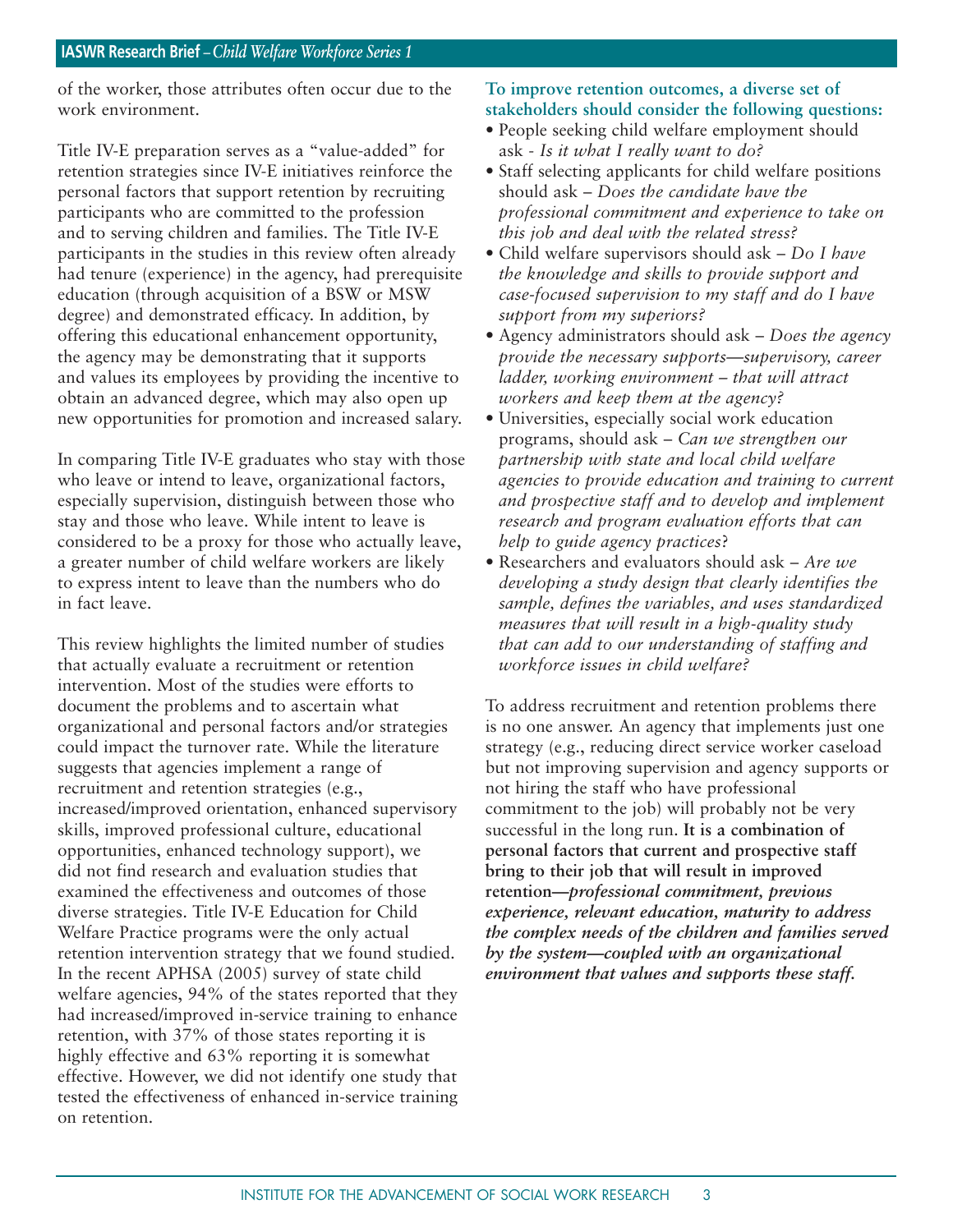# **CHART 1: STUDIES EXAMINING RETENTION IN CHILD WELFARE: 1974-2004**

- Bernotavicz, F. (1997). *Retention of child welfare caseworkers: A report.* Portland, ME: University of Southern Maine: Institute for Public Sector Innovation, Edmund S. Muskie School of Public Service.
- Child Welfare League of America. (1990). *Child welfare salary and retention study*. Florida: Author.
- Cyphers, G. (2001). *Report from the child welfare workforce survey: State and county data findings.* Washington, DC: American Public Human Services Association.
- Cahalane, H., & Sites, E. W. (2004). *Is it hot or cold? The climate of child welfare employee retention.* Unpublished manuscript, University of Pittsburgh.
- Dickinson, N. S., & Perry, R. E. (2002). Factors influencing the retention of specially educated public child welfare workers. *Evaluation Research in Child Welfare, 15* (3/4), 89–103.
- Drake, B., & Yadama, G. N. (1996). A structural equation model of burnout and job exit among child protective services workers. *Social Work Research, 20*, 179–187.
- Ellett, A. J. (2000). *Human caring, self-efficacy beliefs, and professional organizational culture correlates of employee retention in child welfare.* Baton Rouge, LA: Louisiana State University and Agricultural and Mechanical College.
- Ellett, A. J., Ellett, C. D., & Rugutt, J. K. (2003). *A study of personal and organizational factors contributing to employee retention and turnover in child welfare in Georgia: Executive summary and final project report.* Athens, GA: University of Georgia School of Social Work.
- Government Accountability Office. (2003). *Child welfare: HHS could play a greater role in helping child welfare agencies recruit and retain staff [GAO-03-357].* Washington DC: Author.

Garrison, M. (2000). *BASSC recruitment and retention project: Final report*. San Francisco: Bay Area Social Services Consortium.

- Harris, N., Middleton, S., Byrnes, E., Tollefson, D., Sahami, S., & Berry-Johnson, S. (2000). *DCFS turnover study 2000.* Salt Lake City, UT: University of Utah Graduate School of Social Work.
- Jayaratne, S., & Chess, W. A. (1984). Factors associated with job satisfaction and turnover among child welfare workers. In J. Laird & A. Hartmann (Eds.), *A handbook of child welfare: Context, knowledge, and practice*  (pp. 760–766)*.* New York: Free Press.
- Jones, L. (2002). A follow-up of a Title IV-E program's graduates' retention rates in a public child welfare agency. *Evaluation Research in Child Welfare, 15*(3/4), 39–51.
- Kleinpeter, C., Pasztor, E.M., & Telles-Rogers, T. (2003). The impact of training on worker performance and retention: Perceptions of child welfare supervisors. *Professional Development: The International Journal of Continuing Social Work Education, 6*(3), 39–49.
- Lewandowski, C. A. (1998). Retention outcomes of a public child welfare long-term training program. *Professional Development, 1*(2), 38–46.
- Nissly, J. A., Mor Barak, M. E., & Levin, A. (2005). Stress, support, and workers' intentions to leave their jobs in public child welfare. *Administration in Social Work*, *29*(1), 79–100.
- Olson, B. L., & Sutton, L. J. (2003). *An evaluation of the University of Minnesota–Duluth's Title IV-E program: Securing and retaining workers in the field of child welfare. Plan B Paper.* Duluth, MN: University of Minnesota – Duluth Social Work Program.
- Reagh, R. (1994). Public child welfare professionals: Those who stay. *Journal of Sociology and Social Welfare, 21*(3), 69-78.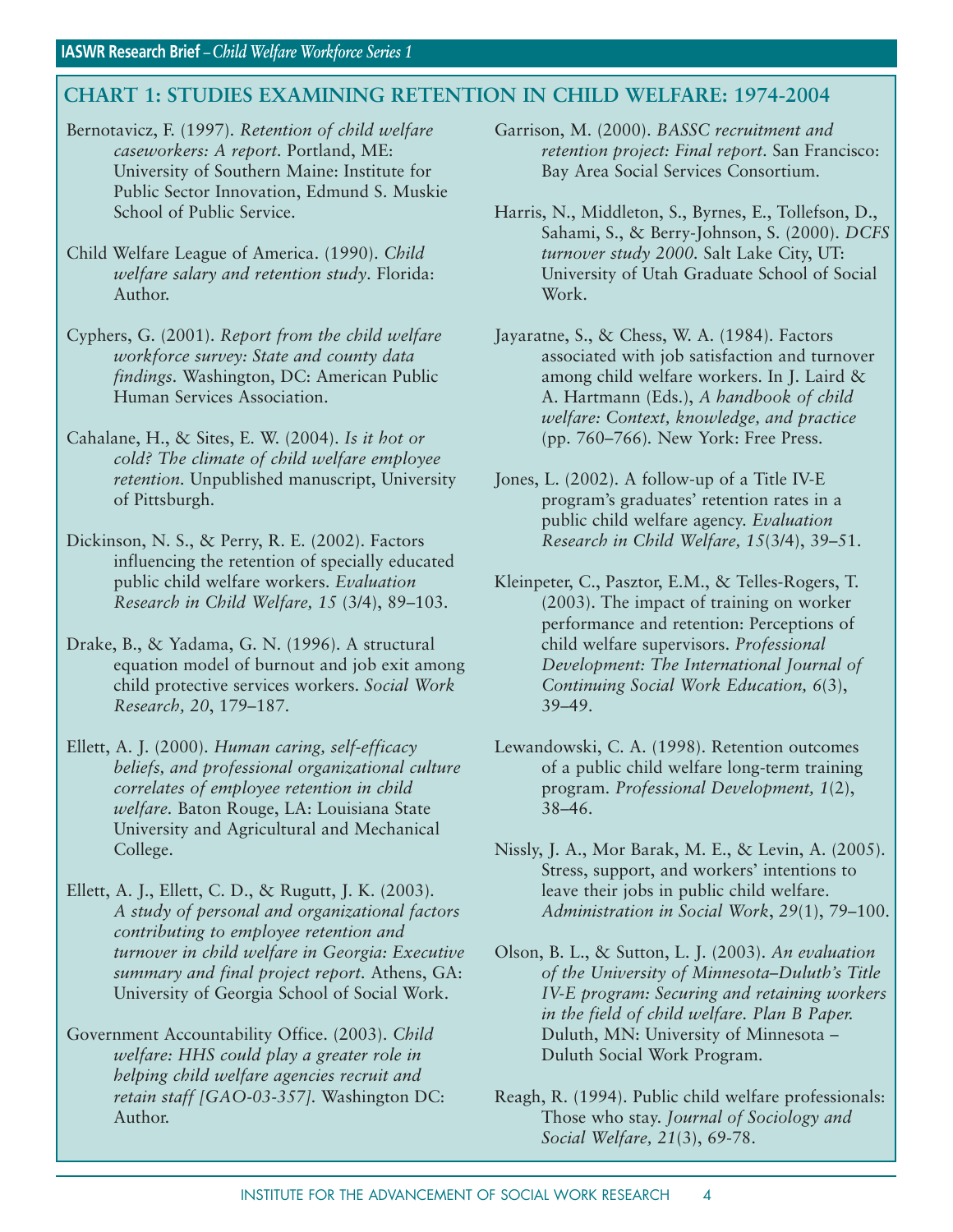- Rosenthal, J. A., McDowell, E., & White, T. L. (1998). *Retention of child welfare workers in Oklahoma.* Norman, OK: University of Oklahoma School of Social Work.
- Rosenthal, J. A., & Waters, E. (2004, July). *Retention and performance in public child welfare in Oklahoma: Focus on the Child Welfare Professional Enhancement Program graduates*. Paper presented at Weaving Resources for Better Child Welfare Outcomes Conference, Sante Fe, NM.
- Rycraft, J. R. (1994). The party isn't over: The agency role in the retention of public child welfare caseworkers. *Social Work, 39*, 75–80.
- Samantrai, K. (1992). Factors in the decision to leave: Retaining social workers with MSWs in public child welfare. *Social Work, 37*, 454–458.
- Scannapieco, M., & Connell-Carrick, K. (2003). Do collaborations with schools of social work make a difference for the field of child welfare? Practice, retention and curriculum. *Journal of Human Behavior in the Social Environment, 7*(1/2), 35–51.
- University of Arkansas at Little Rock School of Social Work*.* (2002a*). MS South Division of Children and Family Services recruitment and retention study: FSW survey.* Little Rock, AR: Author.
- University of Arkansas at Little Rock School of Social Work. (2002b). *MS South Division of Children and Family Services recruitment and retention study: Supervisor survey.* Little Rock, AR: Author.

# **FIGURE 1: SYSTEMATIC REVIEW OF THE RESEARCH: FACTORS THAT IMPACT RETENTON**